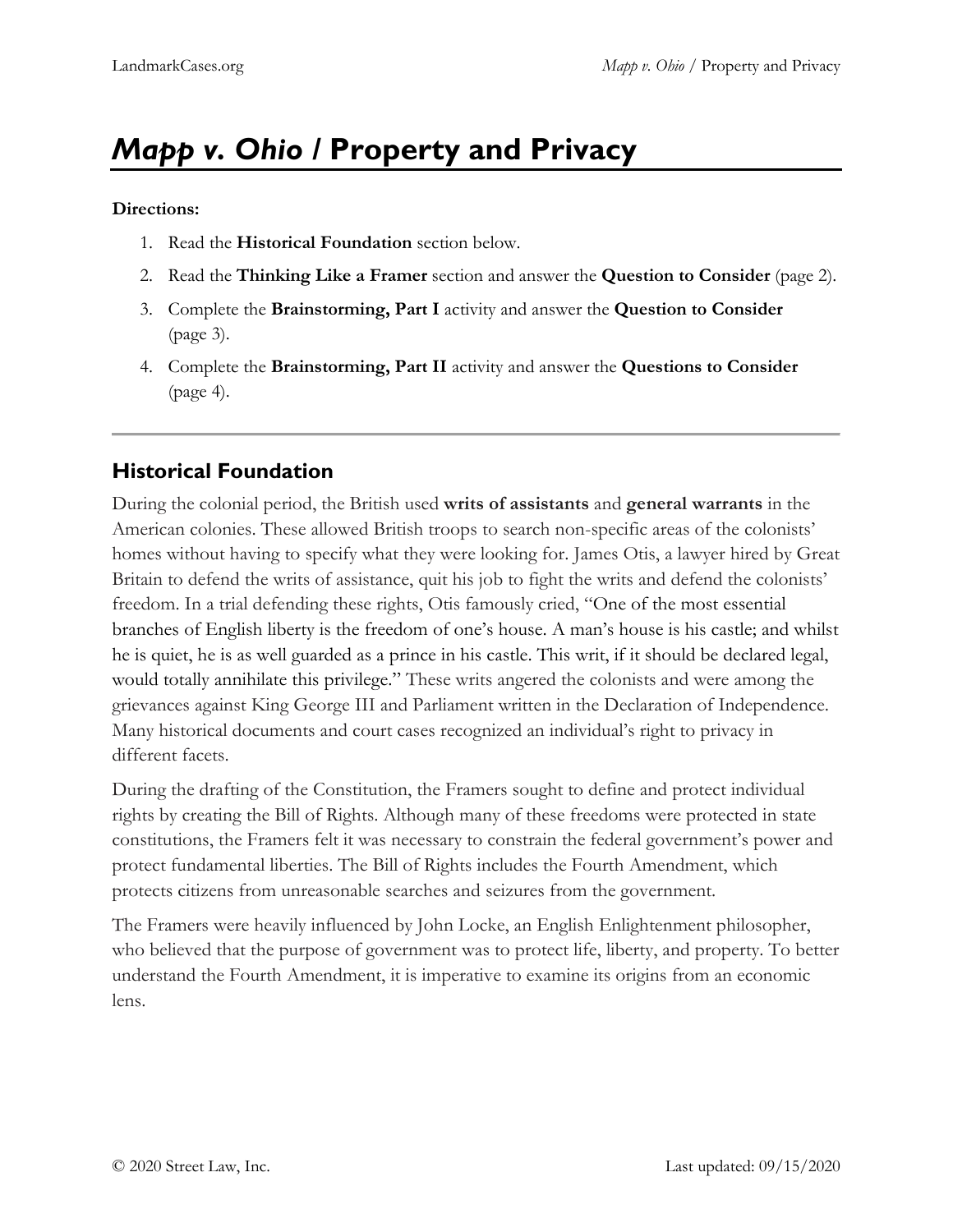## **Thinking Like A Framer: What is Property?**

"… that dominion which one man claims and exercises over the external things of the world, in exclusion of every other individual." … it embraces everything to which a man may attach a value and have a right; and which leaves to everyone else the like advantage. In the former sense, a man's land, or merchandize, or money is called his property. In the latter sense, a man has property in his opinions and the free communication of them. He has a property of peculiar value in his religious opinions, and in the profession and practice dictated by them. He has a property very dear to him in the safety and liberty of his person. He has an equal property in the free use of his faculties and free choice of the objects on which to employ them. In a word, as a man is said to have a right to his property, he may be equally said to have a property in his rights."

— *James Madison*

#### *Question to Consider*

1. According to James Madison's definition of property, how could the government trespass onto your property?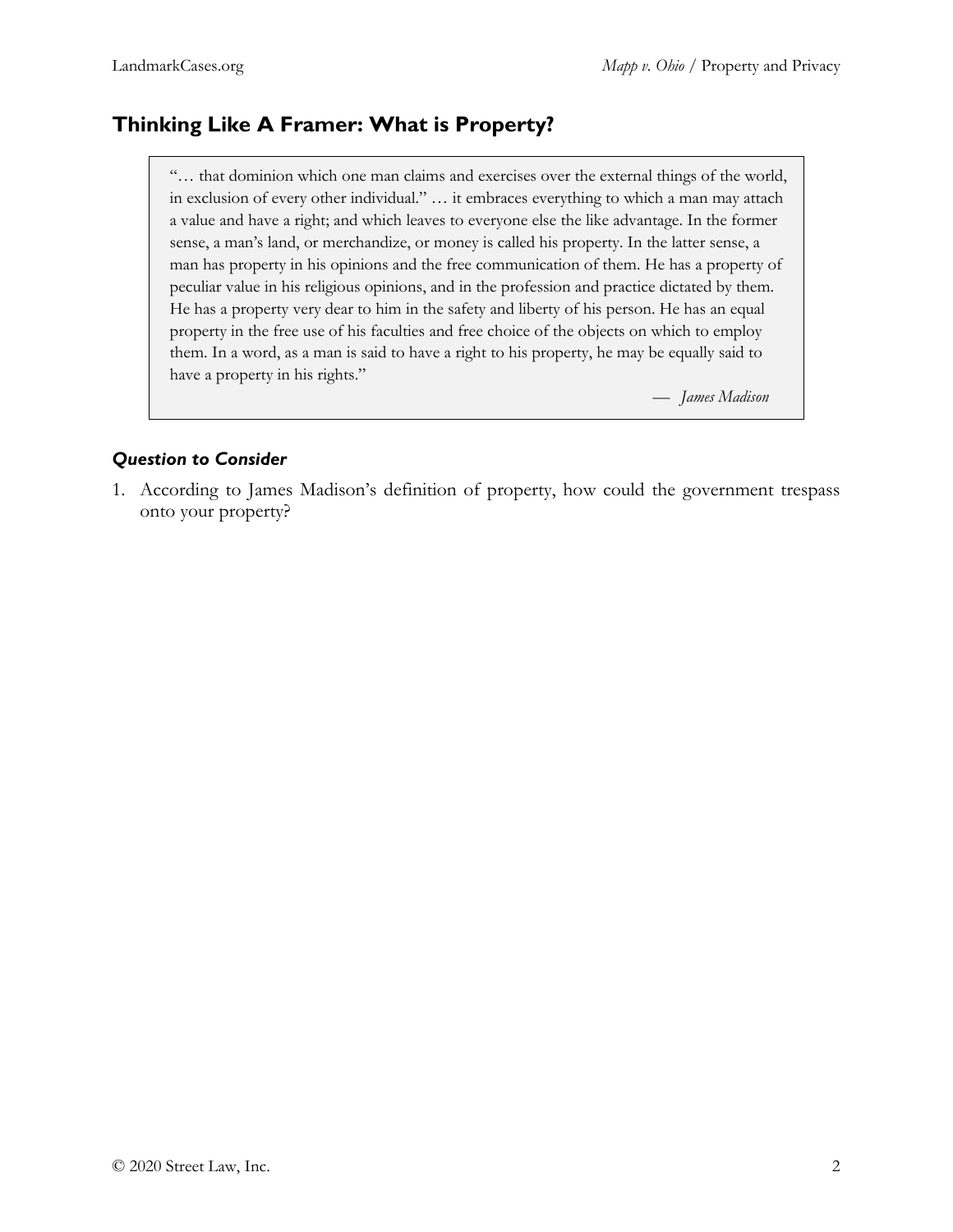# **Brainstorming, Part 1**

The Framers sought to protect a fundamental liberty from unwarranted intrusion—or the right to property. George Mason, author of the Virginia Bill of Rights, believed that the enjoyment of life and freedom comes with the ability to possess property. According to founders like Madison and Mason, if the government is unable to trespass unto personal property without cause, citizens have a sense of *privacy* in their possessions.

If a person believes an action or object is private, and a reasonable person in society would agree, they are said to have a **reasonable expectation of privacy**. When people have a reasonable expectation of privacy, law enforcement must obtain a warrant to conduct a search or seizure.

Using the space that follows, record as many actions or things as you can think of that you consider to be private. The more private that you consider the possession or area, the larger you should write your word. Your finished collection of words should resemble a word cloud.

### *Question to Consider*

2. What is the connection between property and privacy?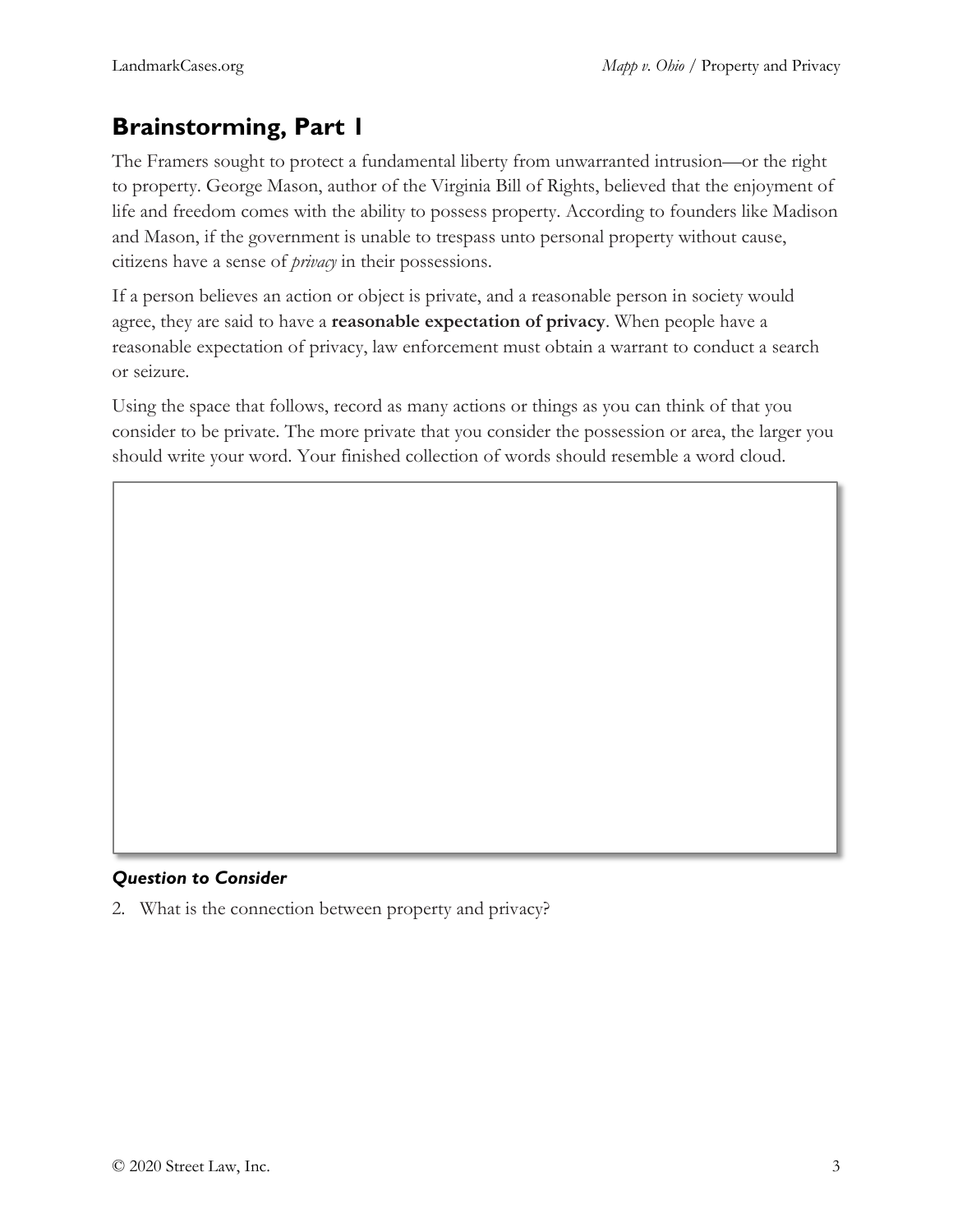# **Brainstorming, Part II**

Using the list of private places and things that you created in Part I, sort your list of private items into the following graphics. If the item you listed as private existed in 1776, list in the parchment graphic. If the item you listed as private did not exist in 1776, record in the smartphone graphic. If the existed during both periods, list inside both the parchment and smartphone.



#### *Questions to Consider*

3. How has the notion of privacy evolved from the time of the framing of the Constitution to present?